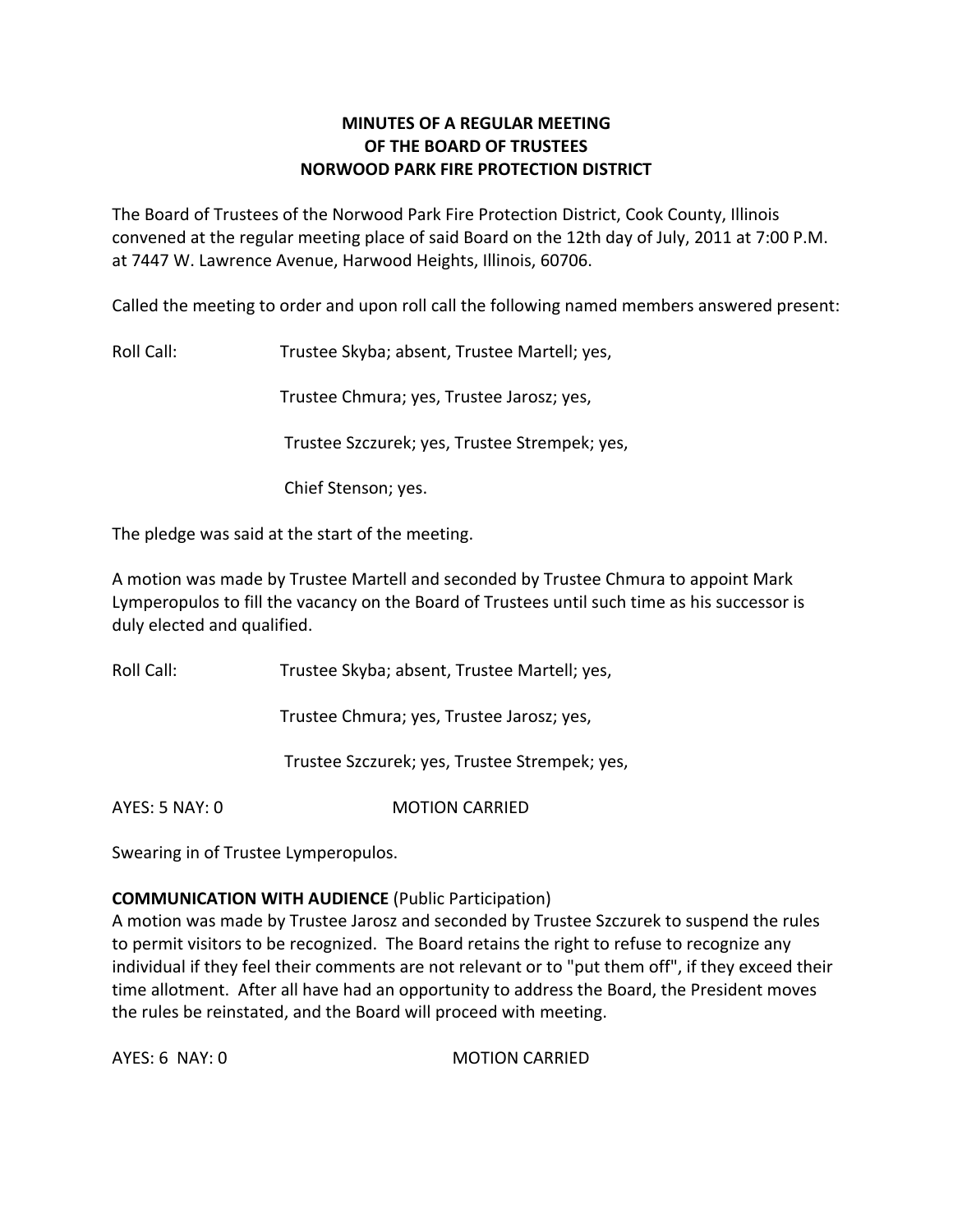Presentation of plaque to Donald Gelsomino.

Presentation from Tom Noto on the AXA Equity 457 plan.

A motion was made by Strempek and seconded by Trustee Szczurek to approve the payment of all current bills.

| Roll Call:     | Trustee Skyba; absent, Trustee Martell; yes,  |
|----------------|-----------------------------------------------|
|                | Trustee Chmura; yes, Trustee Jarosz; yes,     |
|                | Trustee Szczurek; yes, Trustee Strempek; yes, |
|                | Trustee Lymperopulos; yes.                    |
| AYES: 6 NAY: 0 | <b>MOTION CARRIED</b>                         |

A motion was made by Trustee Martell and seconded by Trustee Jarosz to approve the minutes of the Regular meeting held on June  $14^{\text{th}}$ , 2011.

Roll Call: Trustee Skyba; absent, Trustee Martell; yes,

Trustee Chmura; yes, Trustee Jarosz; yes,

Trustee Szczurek; yes, Trustee Strempek; yes,

Trustee Lymperopulos; abstain.

AYES: 6 NAY: 0 MOTION CARRIED

# **TREASURER'S REPORT**

Schedule of Assets (Arising from Cash Transactions) June 30, 2011

### Assets

| Checking and money market accounts (interest rate): |           |
|-----------------------------------------------------|-----------|
| Plaza Bank checking (0.046%)                        | 1,208     |
| Plaza Bank money market (0.295%)                    | 1,291,821 |
| Plaza Bank checking- Public Education               | 573.      |
| Plaza Bank ambulance billing money market (0.295%)  | 384,940   |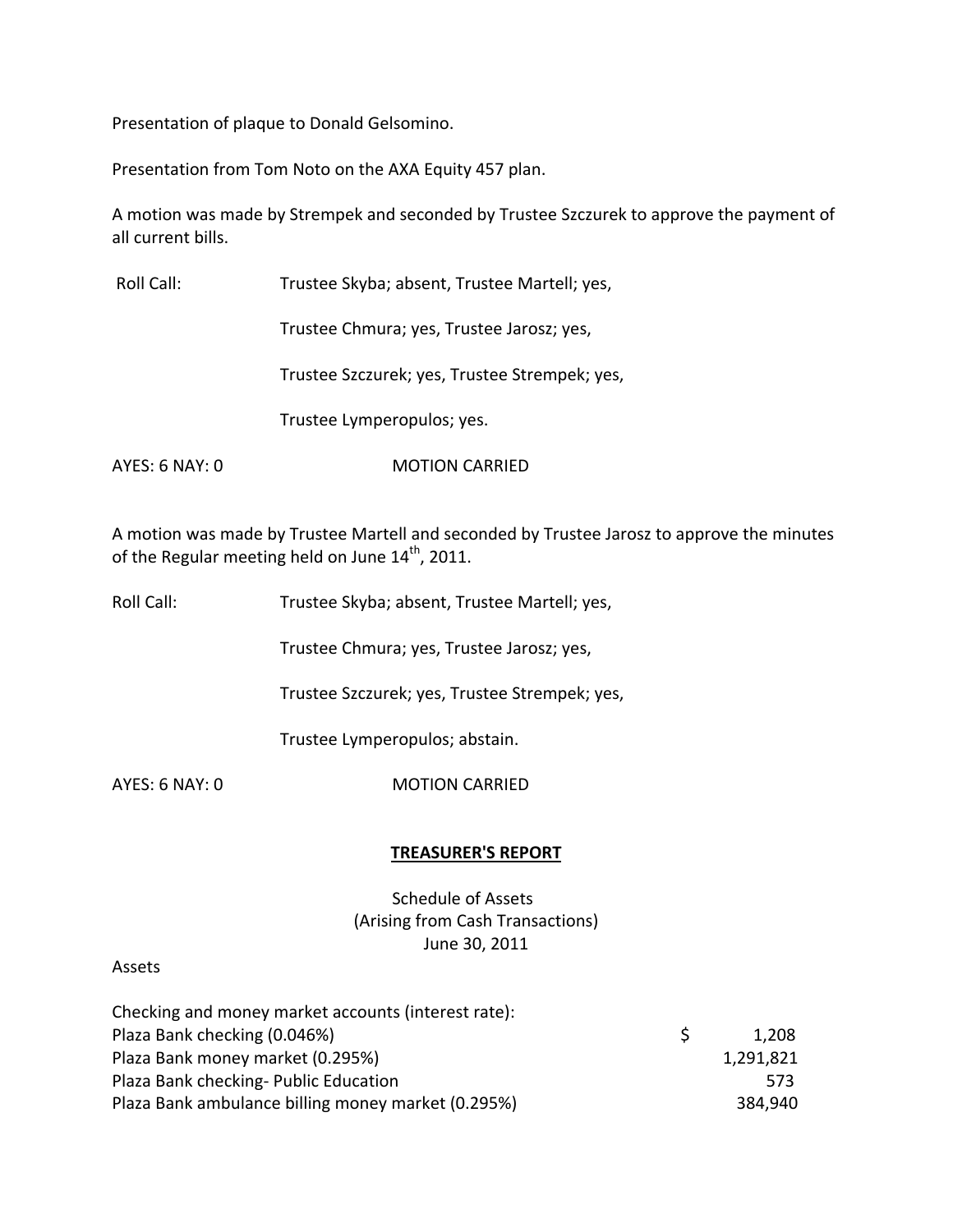| Plaza Bank-Medical 1003102                               | 3,069       |  |
|----------------------------------------------------------|-------------|--|
| Suburban Bank & Trust                                    | U           |  |
| Total checking and money market accounts                 | 1,681,611   |  |
| Certificates of deposit (interest rate and maturity):    |             |  |
| Plaza Bank (1.10%, 03/02/12)                             | 610,044     |  |
| Belmont Bank and Trust (1.20% 08/23/12)                  | 524,738     |  |
| Plaza Bank (1.091% 01/17/12)                             | 121,838     |  |
| Plaza Bank (1.10% 03/18/12)                              | 413,004     |  |
| Plaza Bank (1.340% 06/23/11)                             | 463,274     |  |
| Belmont Bank (4.10% 05/21/11)                            | 501,652     |  |
| Parkway Bank and Trust (1.50% 07/07/11)                  | 349,636     |  |
| Total certificates of deposit                            | 2,984,186   |  |
| Total checking, money market and certificates of deposit | \$4,665,797 |  |

Chief handed out a 3 year comparison for our cash on hand and where we stand. Discussion.

CD that has matured at Parkway will be going to Belmont Bank and Trust.

Discussion on when the audit will be starting and the timeline.

Motion by Trustee Strempek, seconded by Trustee Szczurek to approve the Treasurer's report as presented from the Financial Statement for June 2011**.**

Roll Call: Trustee Skyba; absent, Trustee Martell; yes,

Trustee Chmura; yes, Trustee Jarosz; yes,

Trustee Szczurek; yes, Trustee Strempek; yes,

Trustee Lymperopulos; yes.

AYES: 6 NAY: 0 **MOTION CARRIED** 

# **Chiefs Report:**

All Trustees received a copy of the alarm report.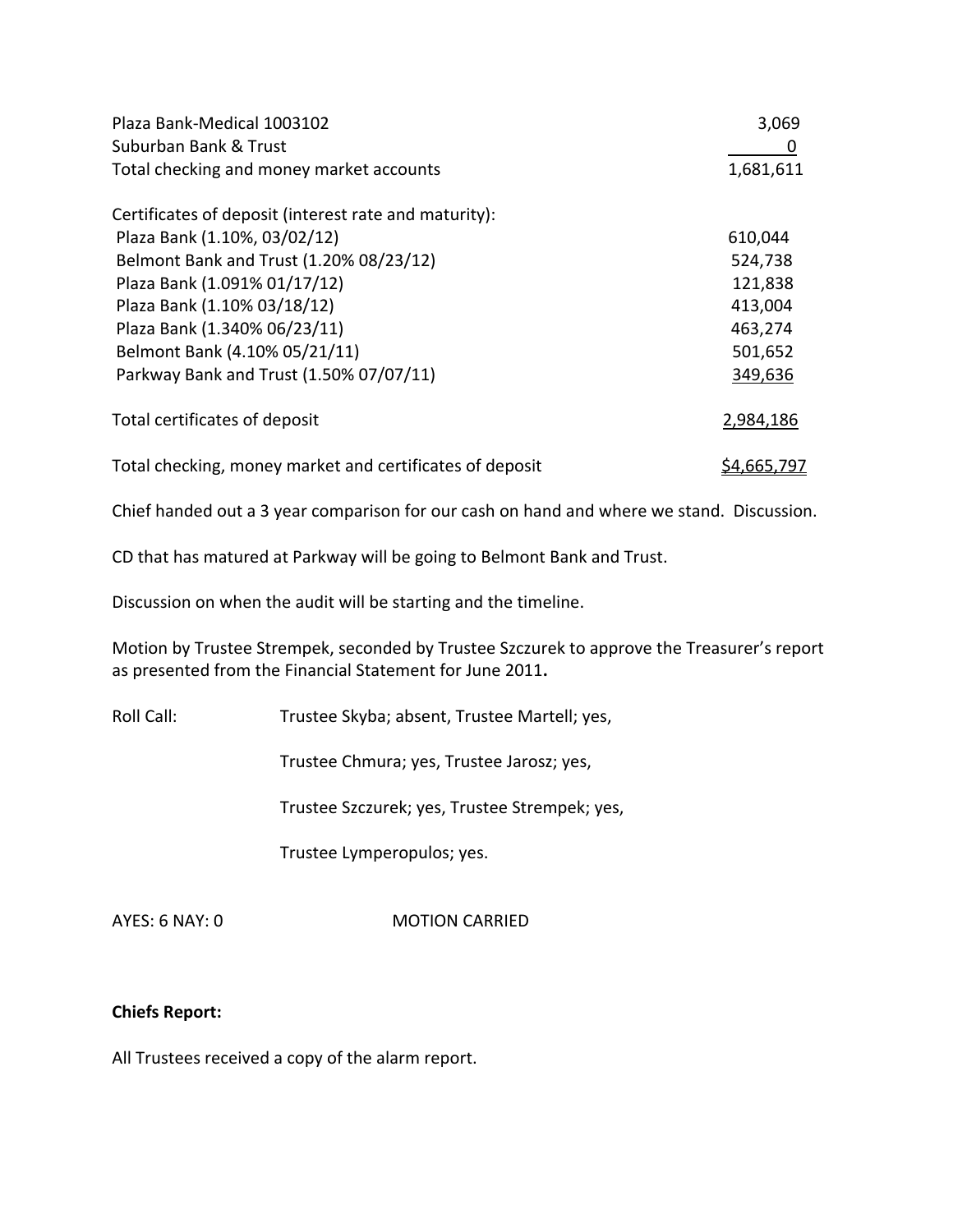All Trustees received a copy of the inspection report along with the list of completed inspections for this month.

In your packets I included a copy of Committee appointments; there should have been two different copies. The second copy never made it in the packets. I passed out the second copy prior to the meeting for your review depending on who the new Trustee is.

I emailed everybody a copy of the Harwood Heights resolution on the TIF study. I sent it to our attorney today for his review. I will keep everybody posted as to the progress. I have emailed Mayor Jezierny and asked her to address any TIF information to the Board of Trustees.

The final numbers are in for the FLEX insurance account. We saved \$44,000 by using the increased deductible policy. This is for the 11 month period due to the date of renewal change.

We had to do a brake job on Engine #101 which is a 1996. These were the original brakes and we were having problems. The cost was approximately \$8,000, this is the Engine that we will be selling when we receive the new one but we need it for the next year.

The Pierce salesman will be here on Monday to go over a few things before we get started specking the new apparatus. We will get as much information as possible and report it to the equipment committee.

The testing is completed for the new candidates. The list will be posted tomorrow and will be good for two years. The scores were incredible ranging from #1 at 102.67 to #18 at 90.92

Yesterday due to the storm we had several calls with wires down. There were live arching wires on top of two cars behind the show. We were forced to watch them burn while we waited for Edison. We tried using a lob technique but it became too dangerous and we had to retreat.

A motion was made by Trustee Jarosz and seconded by Trustee Szczurek to accept the Chiefs report as presented for June 2011.

AYES: 6 NAY: 0 **MOTION CARRIED** 

# **Presidents Report:**

Trustee Chmura appointed committees:

### **Finance Committee Building & Equipment Committee**

Trustee Martell **Trustee Strempek** Trustee Jarosz **Trustee Lymperopulos** 

Trustee Chmura-Chair Trustee Szczurek-Chair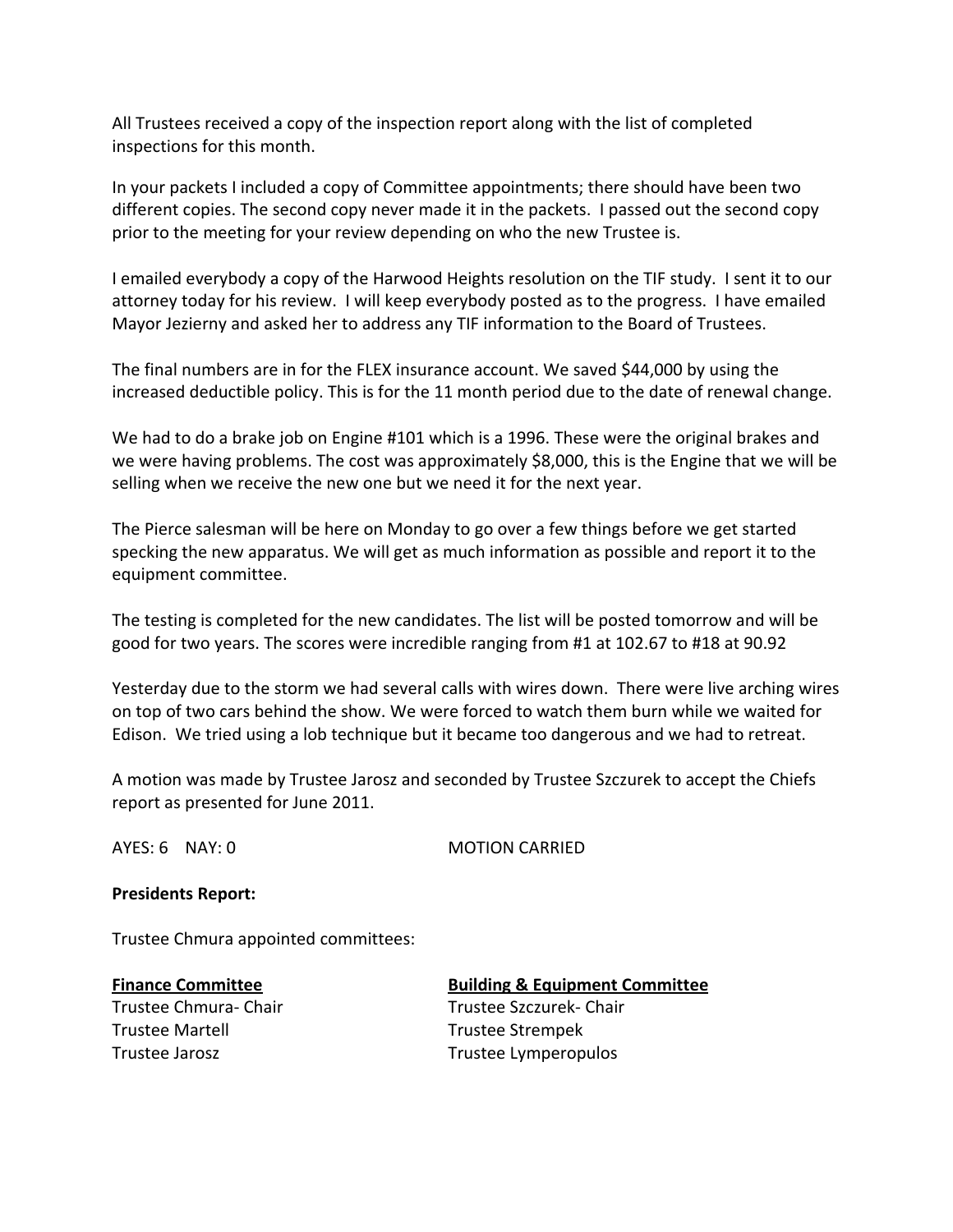Trustee Jarosz **Trustee Skyba** Trustee Lymperopulos Trustee Szczurek

### **Pension Board**

Trustee Martell Trustee Chmura

# **Policy Committee Technologies/PR Media Committee**

Trustee Skyba‐ Chair Trustee Strempek‐ Chair

Trustee Chmura reported that after the  $1<sup>st</sup>$  of the year we will sit down and make the contract committee for the new firefighter contract.

Harwood Heights is doing a TIF feasibility study and the department has been officially notified. Discussion. Trustee Chmura would like to have everyone read the information that was given to them so they are aware of things that are being discussed.

# **Committee Reports:**

Finance Committee‐ Chairman Trustee Chmura stated that the budget hearing will be at 6:30PM next month on August  $9^{\text{th}}$ .

Building and Equipment Committee‐ Chairman Trustee Szczurek stated that the engine information is being gathered.

Technology and PR Media Committee‐ Chairman Trustee Strempek stated he has been meeting with the Chief and Deputy Chief for a new phone system. The prices so far have been \$26,000 to \$35,000. He also has the grant writer working on a grant for possibly an engine or new SCBA's.

Policy Committee‐ Chairman Trustee Skyba was not present.

Pension Fund- Trustee Martell stated there is a meeting July 2th, 2011 at 6:30.

### **Old Business:**

None.

### **New Business**:

Motion by Trustee Jarosz and seconded by Trustee Szczurek to confirm the Committee appointments.

Roll Call: Trustee Skyba; absent, Trustee Martell; yes,